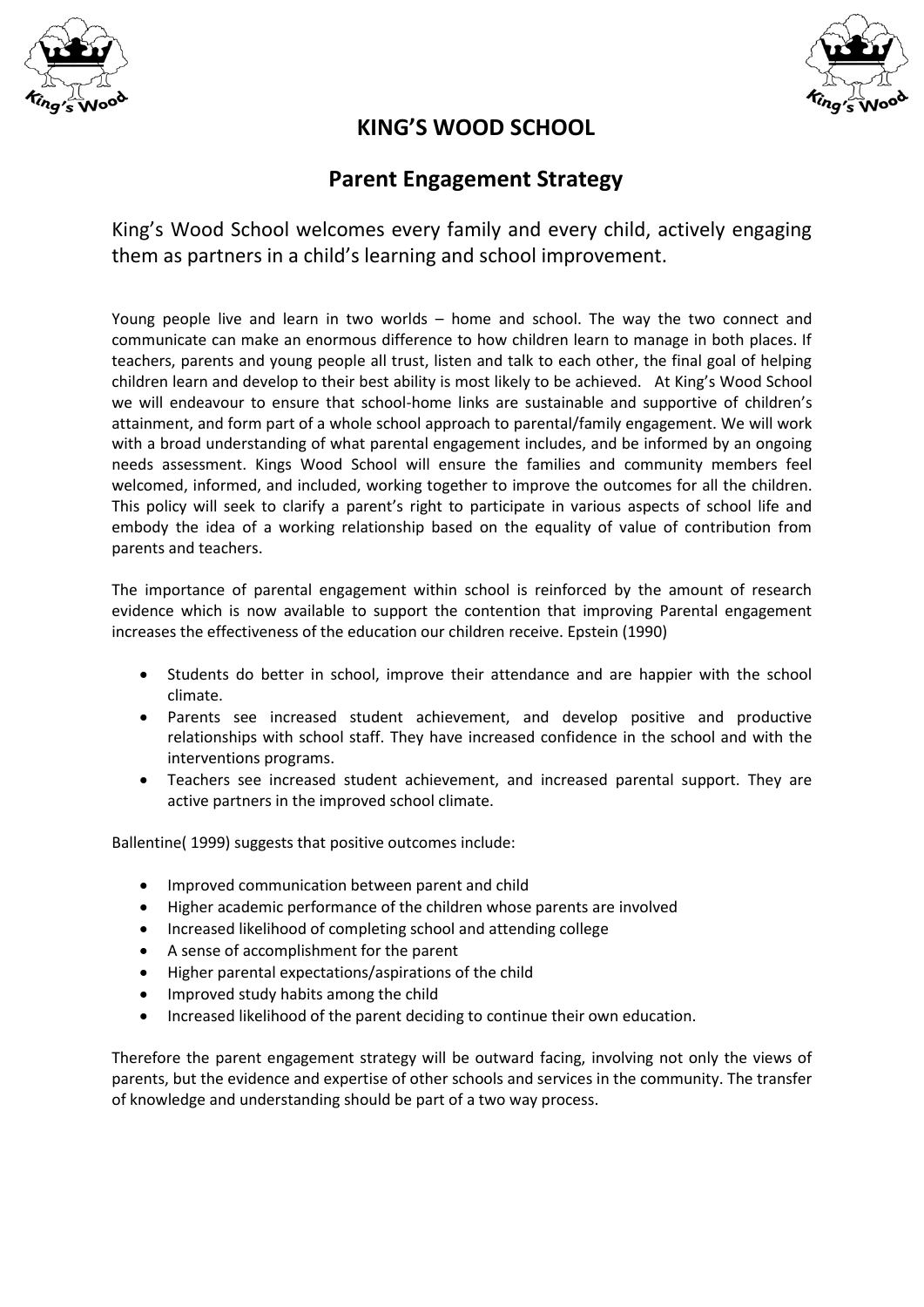#### **Whole School Approach**

The parent engagement strategy will be integrated into a whole school approach.

An essential aspect of the partnership between the school and home is having a PAFT worker (Parents as First Teachers). The PAFT approach acknowledges that parents / carers are the first and most influential teachers, starting at pre-birth and leading up to five years old. The programme includes support and information regarding the child's development, home visits, play and reading. The programme is based on the truths that children learn the most from those they love and therefore parents will be the most influential teachers of their children and that the early years lay the foundation for a child's success in school and in life. The PAFT programme has run in collaboration with the school for 25 years.

This ethos is then carried forward into mainstream school to include a Family Liaison Officer, whose role is to develop and support the collaboration of parents and teachers to provide the optimum education for the child. Both roles illustrate the value and significance Kings Wood School places on the contribution of parents and working in partnership to achieve the best outcomes for the child.

The methods and planning that enhance effective parental engagement are school based family/parent activities with the improvement of children's learning as a clear and consistent goal. This is informed by continuous assessments, monitoring and evaluation of interventions, questionnaires, parent evenings and parental needs analysis. This also includes the removal of potential barriers and facilitating the appropriate intervention and expertise with both the family and the child in the context of a school improvement strategy.

#### **School Culture**

Therefore in recognition of the value parents/families contribute to each child's educational experience, King's Wood School will aim to:

- $\triangleright$  Increase dialogue and time spent between parents / carers and children.
- $\triangleright$  Build relationships between parents / carers and school.
- $\triangleright$  Increase learning through play at home.
- $\triangleright$  Reach a wide range of parents / carers.
- $\triangleright$  Share clear expectations.
- $\triangleright$  Create a shared accountability for a child's learning between teachers and parents / carers.
- $\triangleright$  Acknowledge and positively support parent's / carer's efforts in helping their child learn at home.
- $\triangleright$  Ensure the school environment is friendly and welcoming.
- $\triangleright$  Ensue communications are clear and frequent.
- $\triangleright$  Developed partnerships with all families.
- $\triangleright$  Encourage parents to volunteer.

#### **School Environment:**

- $\triangleright$  Posted signs warmly welcome parents (in various languages).
- $\triangleright$  Office personnel greet parents in a friendly, courteous way.
- $\triangleright$  There is a comfortable reception and information area for parents.
- $\triangleright$  There is an orientation program for incoming students and parents.
- $\triangleright$  There is a program for children and parents who come to the school after the beginning of the year.
- $\triangleright$  There are regular events where parents and school staff can get to know each other.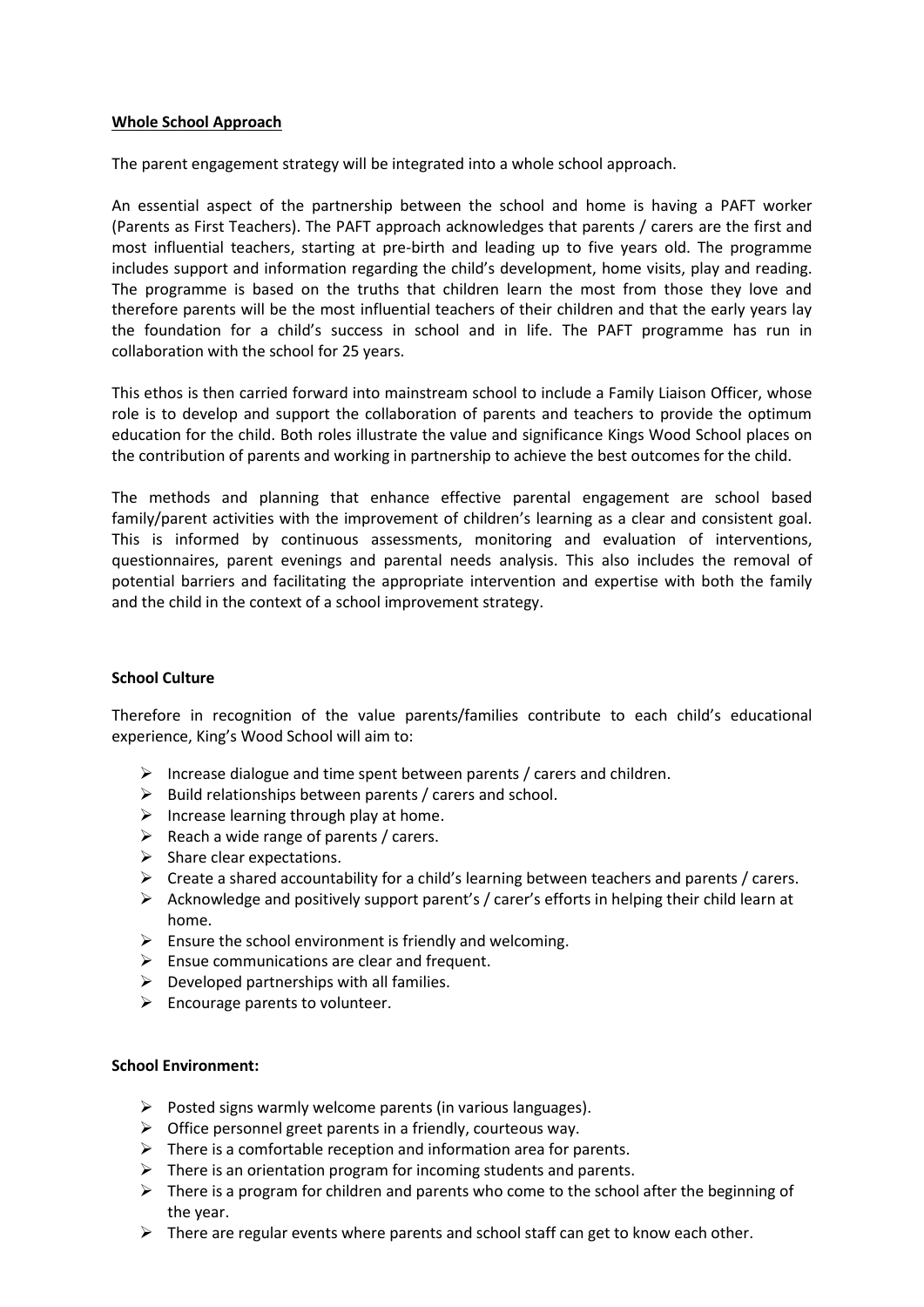- $\triangleright$  The school welcomes parents into classrooms through open day events and stay and play sessions.
- $\triangleright$  The school has an "Open Door" policy where parents are welcome to meet with senior staff without prior appointment and teachers are accessible at the end of every day.
- $\triangleright$  The school has a written statement about partnerships with parents.

#### **Communication**

- $\triangleright$  There is a school newsletter with up-to-date information.
- $\triangleright$  The school sends home a calendar for the year in September listing dates of parent-teacher meetings and other major events.
- $\triangleright$  The school holds regular open days and parent information events.
- $\triangleright$  Parents know where to go with concerns, questions, and complaints.
- $\triangleright$  The school provides in-service training to help teachers work with parents.
- $\triangleright$  There is an early warning policy in effect for teachers to consult with parents promptly if a child is falling behind or having social difficulties.
- $\triangleright$  Training and resources are available for parents of students on the SEN or G.T programme to help them participate in the Individualised Education Plan and other processes.
- $\triangleright$  Text messaging is used by all staff to communicate with parents.
- $\triangleright$  The school website is kept up to date with key information for parents and pupils
- $\triangleright$  Parents are able to approach the Headteacher or senior staff to question general school policy or procedures (aside from those affecting their own child).
- $\triangleright$  There are established procedures for dealing with parent's demands, especially those of a vocal minority.
- $\triangleright$  We conduct an annual parent's survey and respond to the outcomes.

#### **Volunteer Participation**

- $\triangleright$  The school has an organised volunteer program.
- $\triangleright$  There are a wide variety of jobs available for volunteers, including ones that could be done at home or on weekends.
- $\triangleright$  All parents are expected to volunteer in some way during the school year.
- $\triangleright$  The volunteer program is reassessed periodically.

#### **Staff Support**

A successful relationship between teachers and parents is based on a two-way communication process which involves sharing information, concerns and ideas that will support their child's learning. Therefore in order to sustain effective relationships with parents, teachers need to use many of their interpersonal skills.

To engage effectively with parents, staff need to be given training and coaching, particularly around working with parents whose backgrounds are very different to their own. Parental engagement training will form part of the induction process as well as being part of the school's continuing professional development programme.

Teachers are encouraged to consult with the Head teacher or senior member of staff if they are having difficulty dealing with a parent